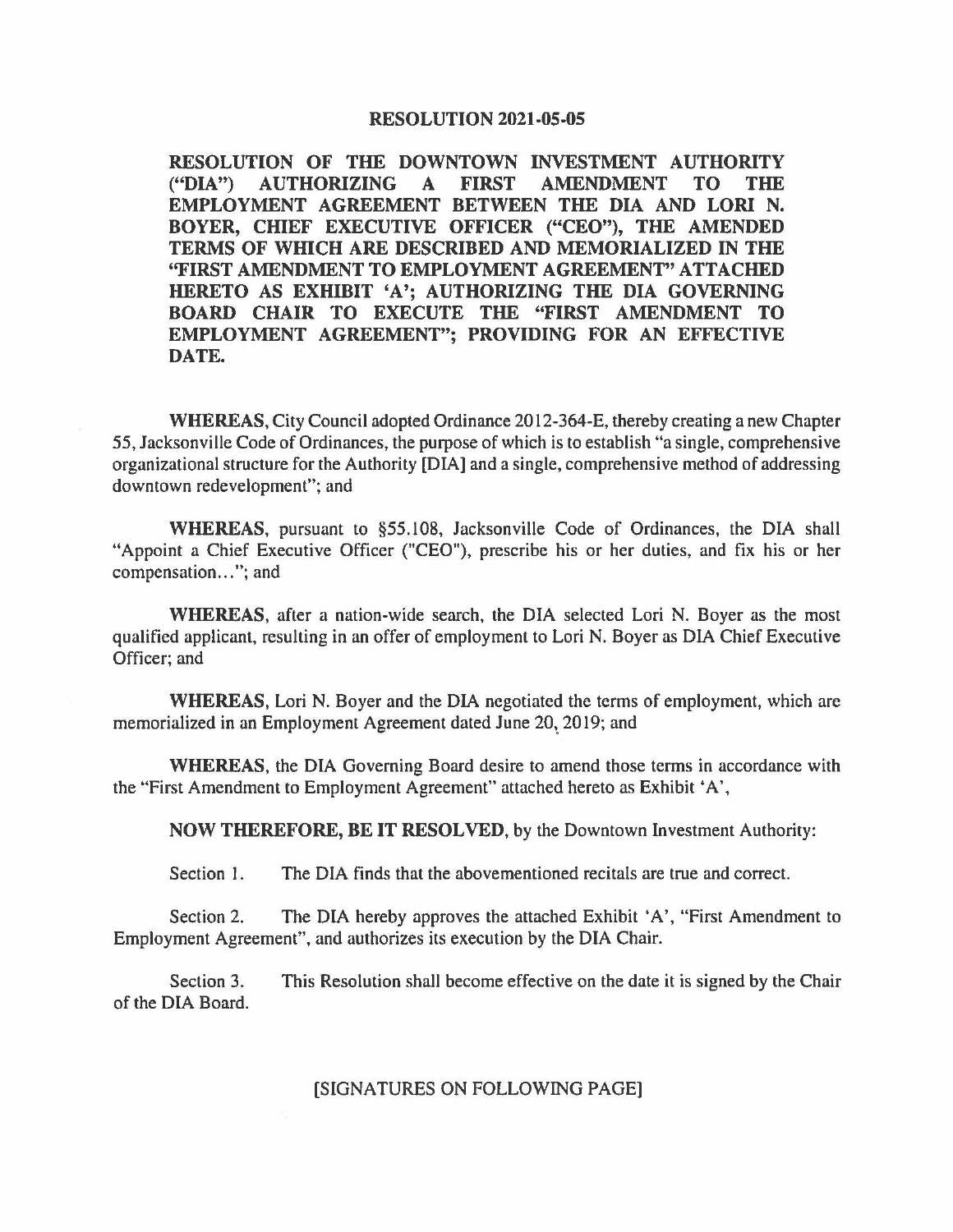**RESOLUTION 2021-05-05 PAGE20F2** 

WITNESS: **STATE BOWNTOWN INVESTMENT AUTHORITY** 

Xyani Chilh Ron Moody, Chairman

 $2)$ 

VOTE: In Favor:  $\overline{\mathcal{L}}$  Opposed:  $\overline{\mathscr{L}}$  Abstained:  $\overline{\mathscr{L}}$